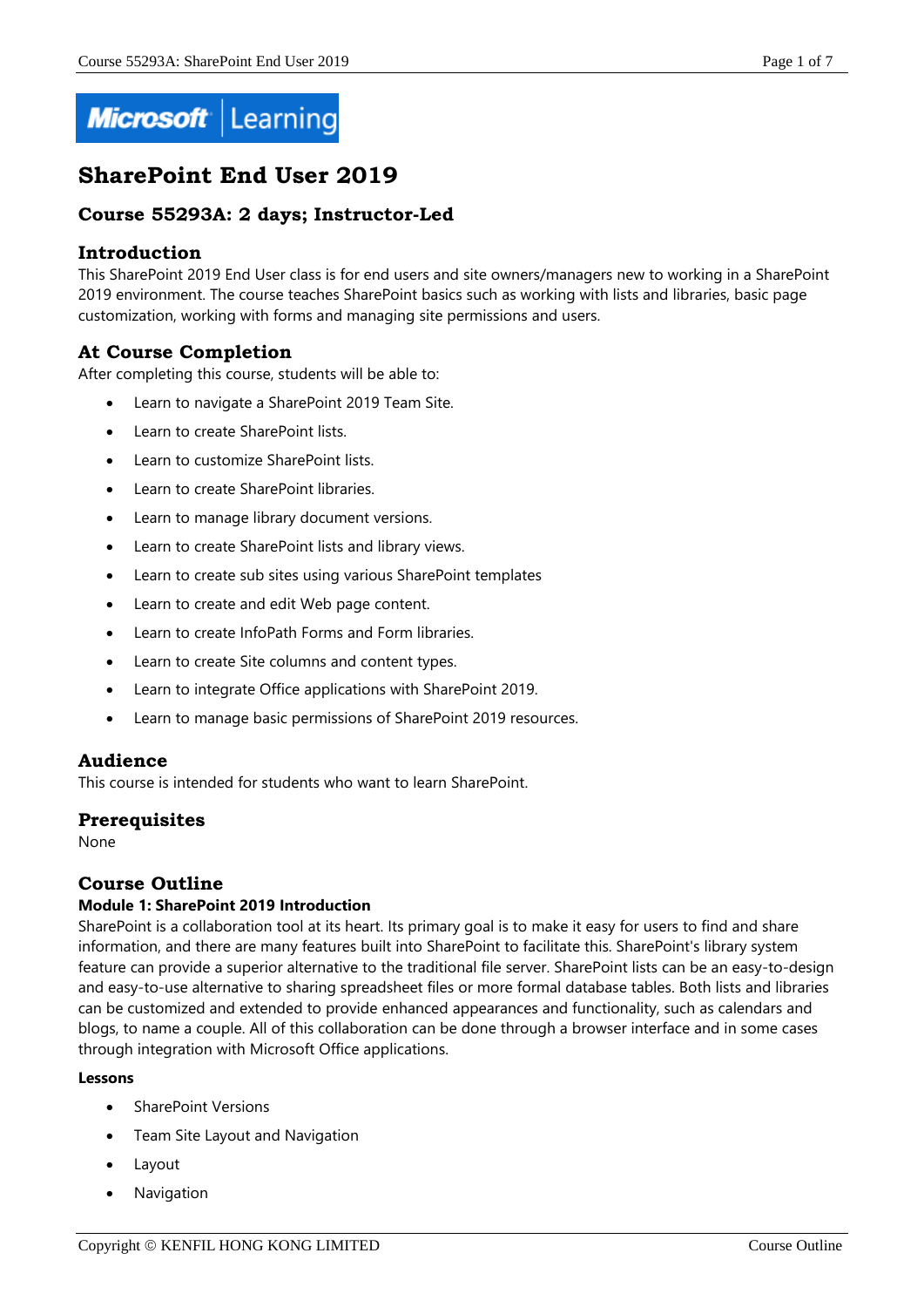#### **Lab : Exercise**

• Team Site Navigation

After completing this module, students will be able to:

- Understand the versions of SharePoint.
- Understand SharePoint site hierarchy.
- Understand Team Site layout.
- Understand navigation within a team site.

#### **Module 2: SharePoint List Basics**

Lists are a fundamental building block in SharePoint that provides a way for users to store and view data. SharePoint comes "out of the box" with many predefined list templates that are easy to use. Lists can be further customized by adding columns to store just about any type of information. Additionally, list columns can be validated as well as linked between other lists. Lists are a very flexible and powerful tool in SharePoint.

#### **Lessons**

- Creating Apps Using List Templates
- Creating Lists
- Creating Lists Using List Templates
- List Columns
- Creating List Columns
- Column Validation
- Validating a List Column

#### **Lab : Exercises**

- Working with Team Site Lists
- Create Custom Lists and Columns

After completing this module, students will be able to:

- Understand List Templates.
- Work with default lists in a Team Site.
- Create a new list from a List Template.
- Create a custom list.
- Add columns to a list.
- Control and validate input into list fields.

#### **Module 3: Library Basics**

SharePoint Libraries share the same characteristics as SharePoint lists such as columns, views, and validation to name a few. What distinguishes SharePoint libraries is that each item in a library has a underlying document. So in addition to the data stored in library columns, the document stores its own data based on the type of document. Because of the extra data that can be stored in columns that can be used to filter and search by and features such as versioning, libraries are considered a great replacement for the more traditional file server system. Libraries are, like lists, a fundamental building block in a SharePoint site.

- LIbrary Templates
- Creating Libraries
- Creating a Document Library and Adding Columns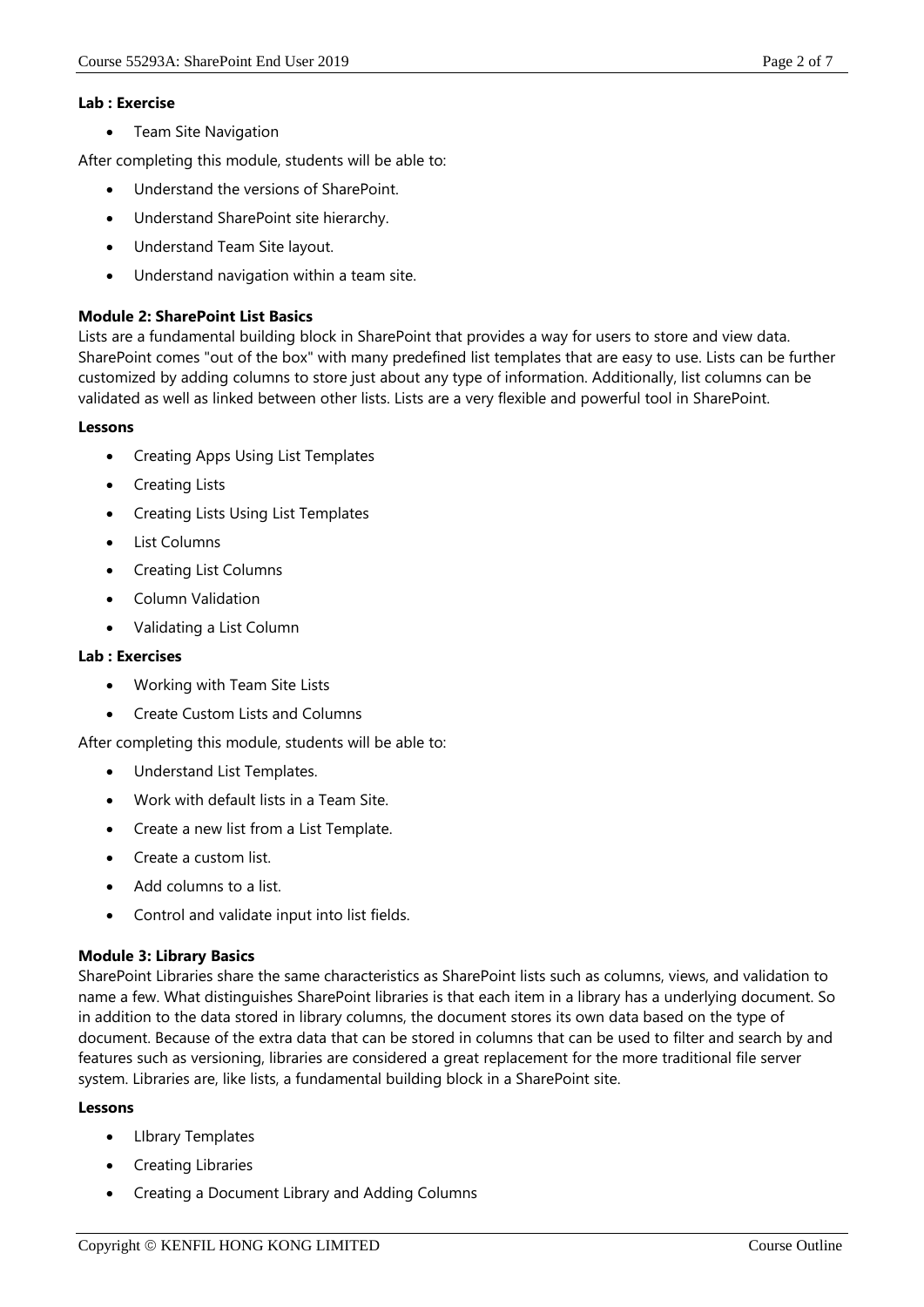- Creating an Asset Library
- Managing Documents and Versioning
- Checking Out Documents
- Deleting and Restoring Documents
- Versioning

## **Lab : Exercises**

- Working with Team Site Libraries
- Creating Libraries
- Document Versioning

After completing this module, students will be able to:

- Create new libraries using library templates
- Add columns to a library
- Check out documents for editing.
- Delete and restore documents from document libraries.
- Enable versioning on a library.
- Revert a library document to an earlier version.

# **Module 4: Working with Lists and Library Views**

Views provide a flexible system to display SharePoint list and library data in an easy-to-read and easy-to-use manner. Every SharePoint list and library can have multiple views created and configured, and some list and library templates come with special views preconfigured. Views can be defined for personal use or shared use.

#### **Lessons**

- Default Views
- Explore Default Views
- Custom Views
- How to Create a Custom View

# **Lab : Exercises**

- Working with Views
- Creating Public and Personal Views

After completing this module, students will be able to:

- Use default views built into lists and libraries.
- Create shared views.
- Configure views.
- Set the default view for a list or library.

# **Module 5: Working with Sites**

All SharePoint content is accessed through a site. A SharePoint site is the container for lists and libraries and provides a starting point for basic administration. The content, lists, libraries, and basic look and feel of a site is initially determined by the Site Template used to create the site.

- Site Templates
- Creating Sites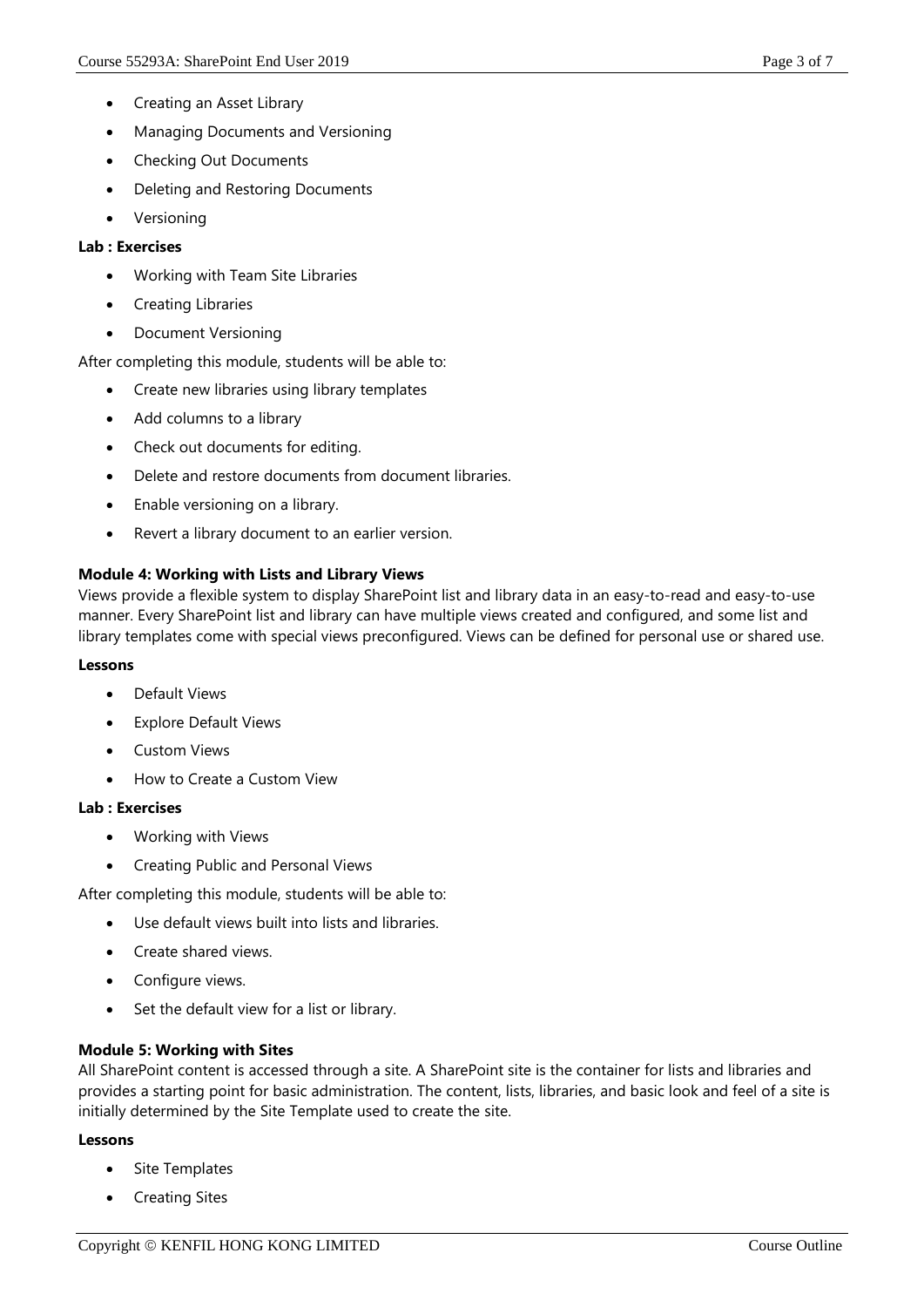- Creating a Team Site
- Site Navigation
- Managing Site Navigation

#### **Lab : Exercises**

- Creating Team Sites
- Creating a Meeting Workspace
- Creating a Blog Site

After completing this exercise, students will be able to:

- Understand what Site Templates are.
- Understand the different types of Site Templates that come "out of the box" with different versions.
- Create a new site using Site Templates.
- Create a Project Site.
- Create a Team site.
- Create a Community Site
- Create a Blog site.
- Manage the sites listed in the Top Link Bar.

#### **Module 6: Page Content**

SharePoint offers a couple of ways to add content to the pages in a site. The latest technique and the one implemented by the Team Site template is through site style pages. Another method that has been part of SharePoint in past is the use of Wiki and Web Part pages. The Wiki and Web Part techniques are similar in the output that can be created, and both share the ability to add Web Parts (an instance of an app with a view) to them.

#### **Lessons**

- Wiki Library Page
- Editing the Team SIte Home Page
- Web Part Pages
- Creating a Web Part Page
- Working with Web Parts
- Adding Web Parts to Pages

#### **Lab : Exercises**

- Working with Wiki Pages
- Working with Web Part Pages and Web Parts

After completing this module, students will be able to:

- Understand what site pages are.
- Understand what wiki pages are.
- Understand what Web Parts are.
- Add content to the Site Home page.
- Create a wiki page library
- Add Web Parts.
- Manage Web Parts.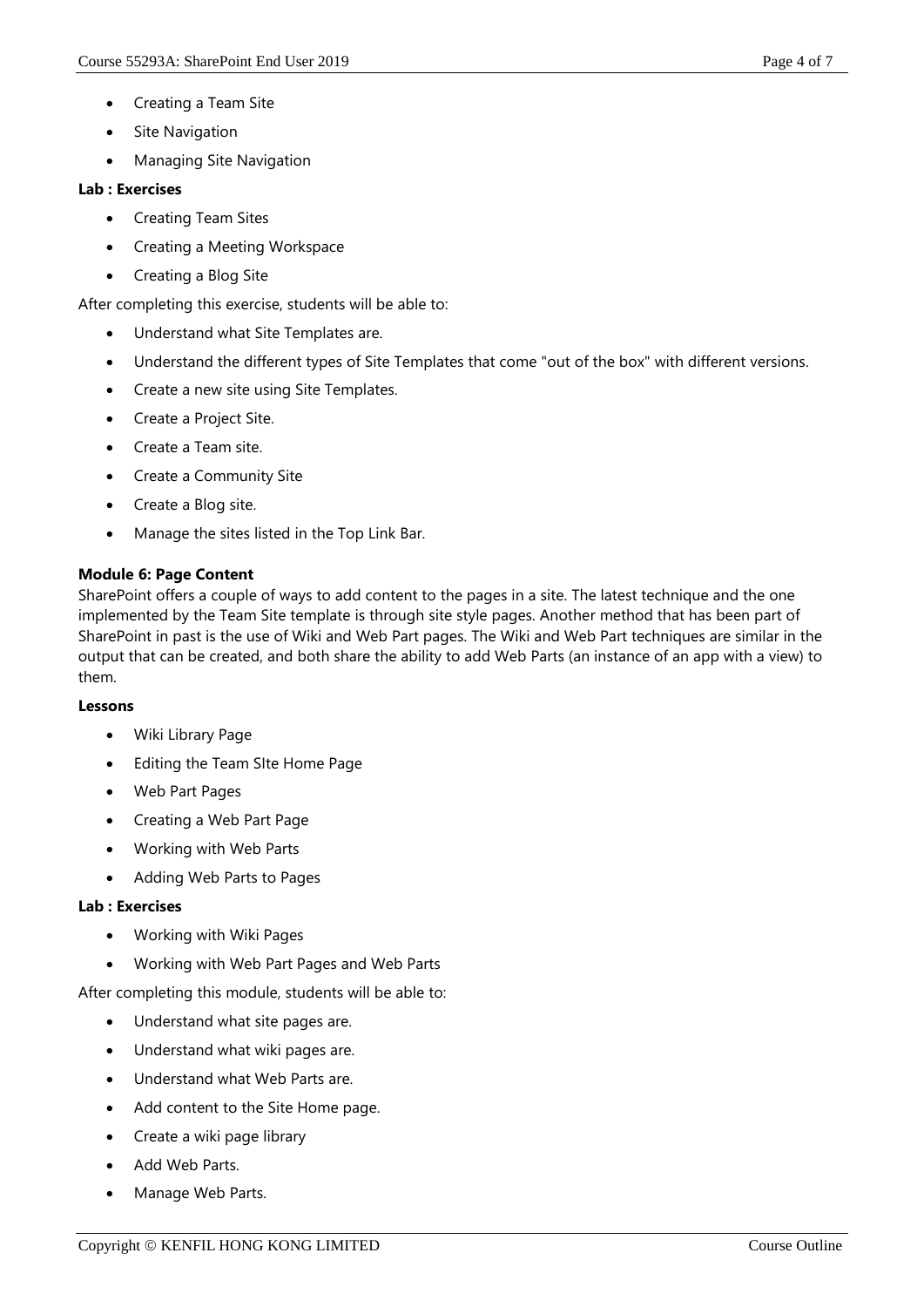## **Module 7: Forms Library**

A SharePoint Forms library is a special library designed to store Microsoft InfoPath form documents. Microsoft InfoPath comes with a designer tool for graphically creating forms with a wide assortment of fields and controls. The InfoPath Designer can then be used to publish the forms you design to SharePoint rendering them as web page templates for Forms libraries. At the time of this writing Microsoft had stated that InfoPath would be retired. For SharePoint 2019 they left support for the tool in but there is not a 2019 version of the client tools. This means you can still use it in SharePoint 2019 but to create custom forms you use the InfoPath 2013 Designer tool. It is possible that future version of SharePoint will not support InfoPath forms at all. For this reason coverage of this chapter is optional for this course.

## **Lessons**

- Creating a Forms Library
- Creating InfoPath Forms
- Create a Form with Microsoft InfoPath Designer
- Publishing InfoPath Forms to SharePoint
- Publish Custom InfoPath Form

## **Lab : Exercises**

Creating and Publishing InfoPath Forms

After completing this module, students will be able to:

- Understand what a Form Library is.
- Create a Form Library.
- Use InfoPath Designer to design a basic form template.
- Publish an InfoPath Designer form template to a Form Library
- Designate for templates fields as library columns.
- Create instances of documents in a Form Library.

# **Module 8: Site Columns and Content Types**

One method of customizing SharePoint, in a way that can be reused throughout the site or site collection or even the whole farm, is to create Site Columns and Content Types. Site columns are the simplest element; they are essentially the same as list and library columns except that you create them at the site level and then they can be used throughout that site and any child site. Content Types are a combination of Site Columns as well as additional settings and information such as document templates and workflows. Content Types, once created, can then be linked to lists and libraries.

#### **Lessons**

- Site Column Gallery
- Explore the Site Column Gallery
- Creating Site Columns
- Create a Custom Site Column
- Add a Site Column to a List
- Site Content Type Gallery
- Explore the Site Content Types Gallery
- Creating Content Types
- How to Create and Use Content Types

# **Lab : Exercises**

• Creating and Working with Content Types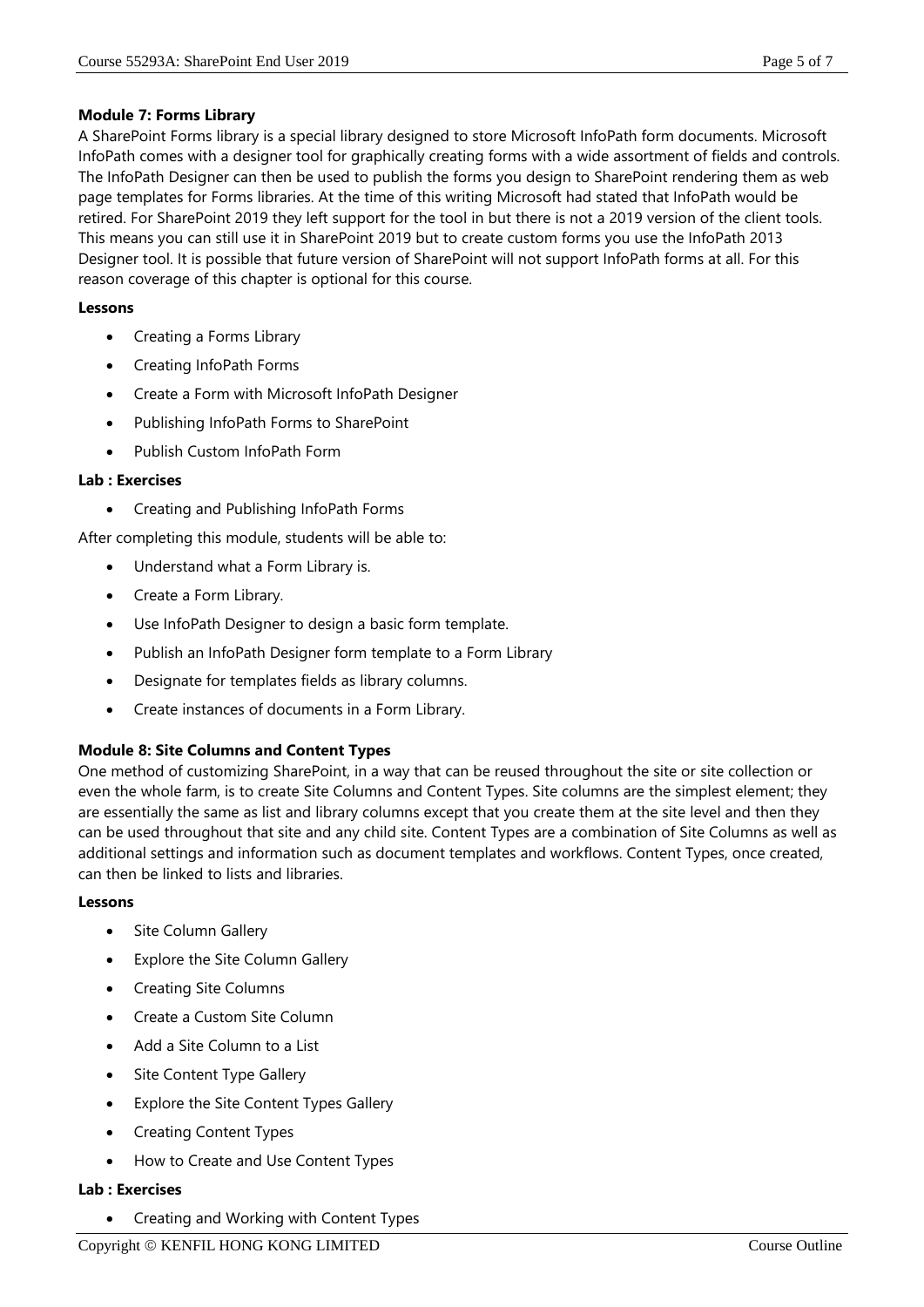Adding a Content Type to a Library

After completing this module, students will be able to:

- Understand Site Columns.
- Understand Content Types.
- Create Site Columns.
- Create Content Types.
- Create a document template for a Content Type.
- Assign a Content Type to a list or library.
- Create new items based on a custom Content Type.

## **Module 9: Office Integration**

One of the nice features of SharePoint is its ability to integrate with Microsoft Office applications. Just about every Office application offers some level of integration with SharePoint whether it be simple, such as using an Excel spreadsheet to create a new list, or more full featured, such as Outlook integration. Some integration features enhance what is available online through a browser, while others allow access to SharePoint content offline such as a mobile computer environment. This lesson will use a series of walk-throughs and exercises to show how each Office application can integrate with SharePoint. Note that this chapter explores integration with Office locally installed on the machine connecting to SharePoint. Office Online Server is a browser-based version of Office that allows you to create and modify Office documents. With SharePoint 2019, Office Online Server can be integrated and is considered an essential piece for many SharePoint installations. That being said, since it is a separate product from SharePoint it is not covered as part of this course.

## **Lessons**

- Excel Integration
- Import Excel Spreadsheet to List
- Export List Data to Excel
- Outlook Integration
- Create an Alert
- Suscribe to a List's RSS Feed
- Connect to Outlook
- Access Integration
- Open a list with Access

After completing this module, students will be able to:

- Create a list from an Excel Spreadsheet.
- Create an alert in Outlook.

# **Module 10: Managing SharePoint Site Permissions**

Permissions on a SharePoint site are assigned when a site is created. The default is that permissions assigned to the root of a site collection are inherited by child sites. At any time, permissions inheritance can be turned off at a site, list, library, or even at the item level in a list or library. The permissions themselves can be assigned to either SharePoint groups, individual users, or groups created outside of SharePoint such as Windows groups.

- SharePoint Groups
- Assigning Permissions
- Permission Levels
- Permission Inheritance